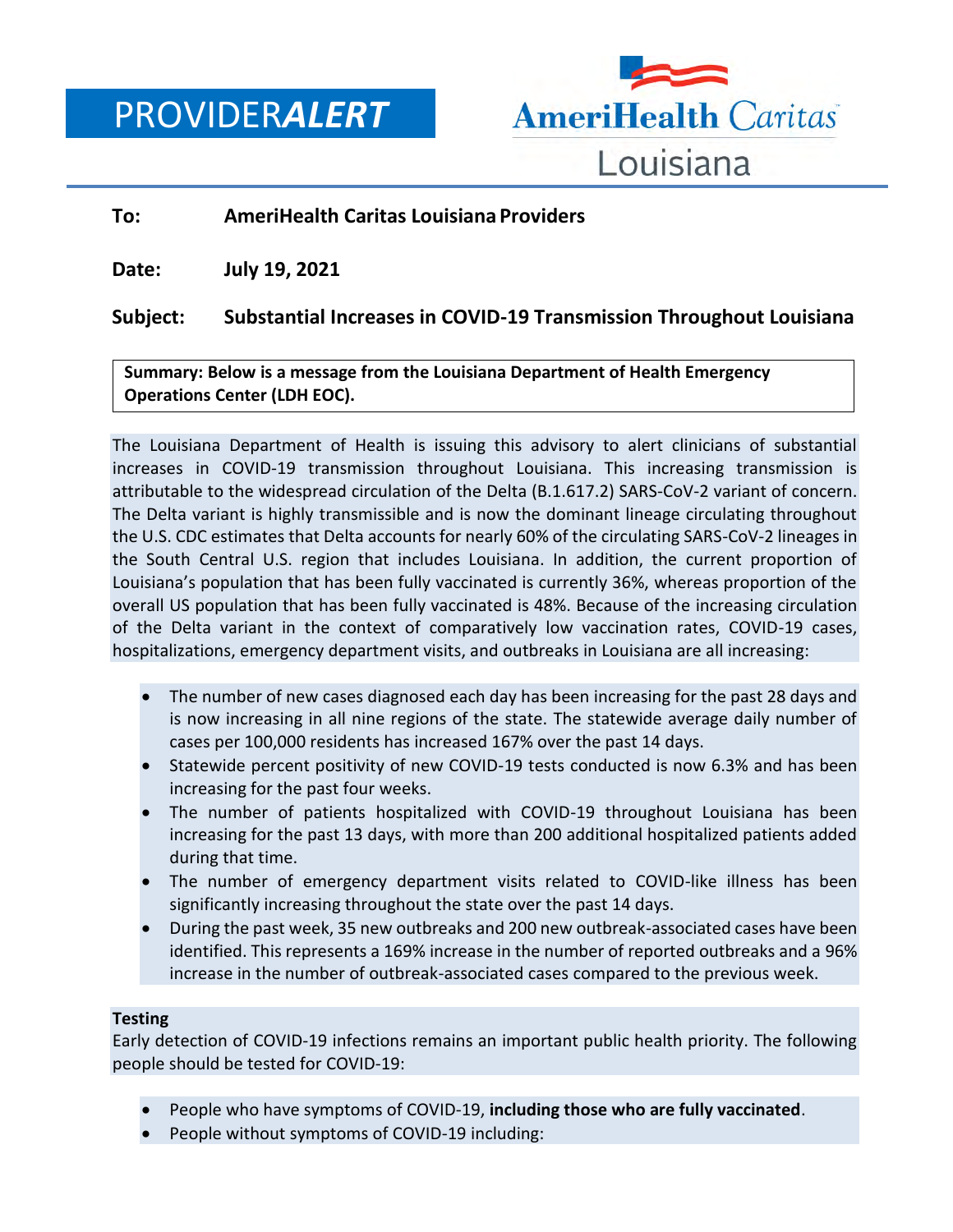- o People not fully vaccinated with COVID-19 vaccine who have had close contact with someone with confirmed COVID-19.
- $\circ$  People not fully vaccinated with COVID-19 vaccine who have taken part in activities that put them at higher risk for COVID-19, such as attending large social or mass gatherings, or being in crowded indoor settings.
- $\circ$  People not fully vaccinated with COVID-19 vaccine who are prioritized for expanded community screening for COVID-19.

### **Reporting**

There are four COVID-19 Reportable Conditions that should be reported by healthcare providers to LDH using the secure online portal: [LDH COVID-19 Priority Events Portal \[laredcap.oph.dhh.la.gov\]](https://urldefense.com/v3/__https:/laredcap.oph.dhh.la.gov/surveys/?s=NYW8TYETNF__;!!E4aHFgIl6QUyrQ!pdFW1lwPA9FbgauIFCa8HbuGgWOFY1Ew73VAbb5hWifOW9jdXyM-TzStMS4daD_CgJKNx08dcQ$)

- **COVID-19 associated mortality:** All deaths occurring in individuals diagnosed with COVID-19 or have a positive COVID-19 lab result.
- **Pediatric Hospitalizations:** Hospitalizations in individuals <18 years old who have a positive COVID-19 lab result.
- **COVID-19 during pregnancy:** Infections in individuals who are pregnant and have a COVID-19 positive result.
- **COVID-19 Vaccine Breakthrough:** Individuals who have had a positive COVID-19 test 2 weeks after completing vaccination series.

## **Vaccine Breakthrough Sequencing**

LDH is requesting submission of PCR-positive SARS-CoV-2 specimens from vaccine breakthrough infections for genomic sequencing. Healthcare providers can notify LDH of the availability of vaccine breakthrough specimens for sequencing through the priority reporting portal [\[laredcap.oph.dhh.la.gov\]](https://urldefense.com/v3/__https:/laredcap.oph.dhh.la.gov/surveys/?s=NYW8TYETNF__;!!E4aHFgIl6QUyrQ!pdFW1lwPA9FbgauIFCa8HbuGgWOFY1Ew73VAbb5hWifOW9jdXyM-TzStMS4daD_CgJKNx08dcQ$) or by calling the Infectious Disease Epidemiology clinician hotline: 800-256-2748.

## **Vaccination**

The presence of the delta strain makes it even more important for you to promote vaccination against COVID-19. When more people are vaccinated, there are fewer chances for COVID-19 to spread, regardless of the mutation. From the data that are currently available, the vaccines appear to be effective against the new strains of SARS-CoV-2, including the delta variant.

#### **Breakthrough Cases**

Breakthrough cases (positive COVID-19 cases in patients 2+ weeks from completing their vaccine series) have been reported. While rare, breakthrough cases can be expected to increase as community prevalence of COVID-19 increases. Patients should be counseled that the 3 currentlyavailable COVID-19 vaccines provide excellent but not absolute protection.

#### **General Recommendations for Patients**

- If you are **not yet fully vaccinated** you should mask and distance in public settings and particularly indoors, for your safety and for the safety of those around you.
- If you are **fully vaccinated** you have very good, but not absolute protection. Your risk, while relatively small, will increase as the amount of COVID-19 circulating in your community increases. Masking and distancing particularly when indoors will increase your safety should you desire extra protection.